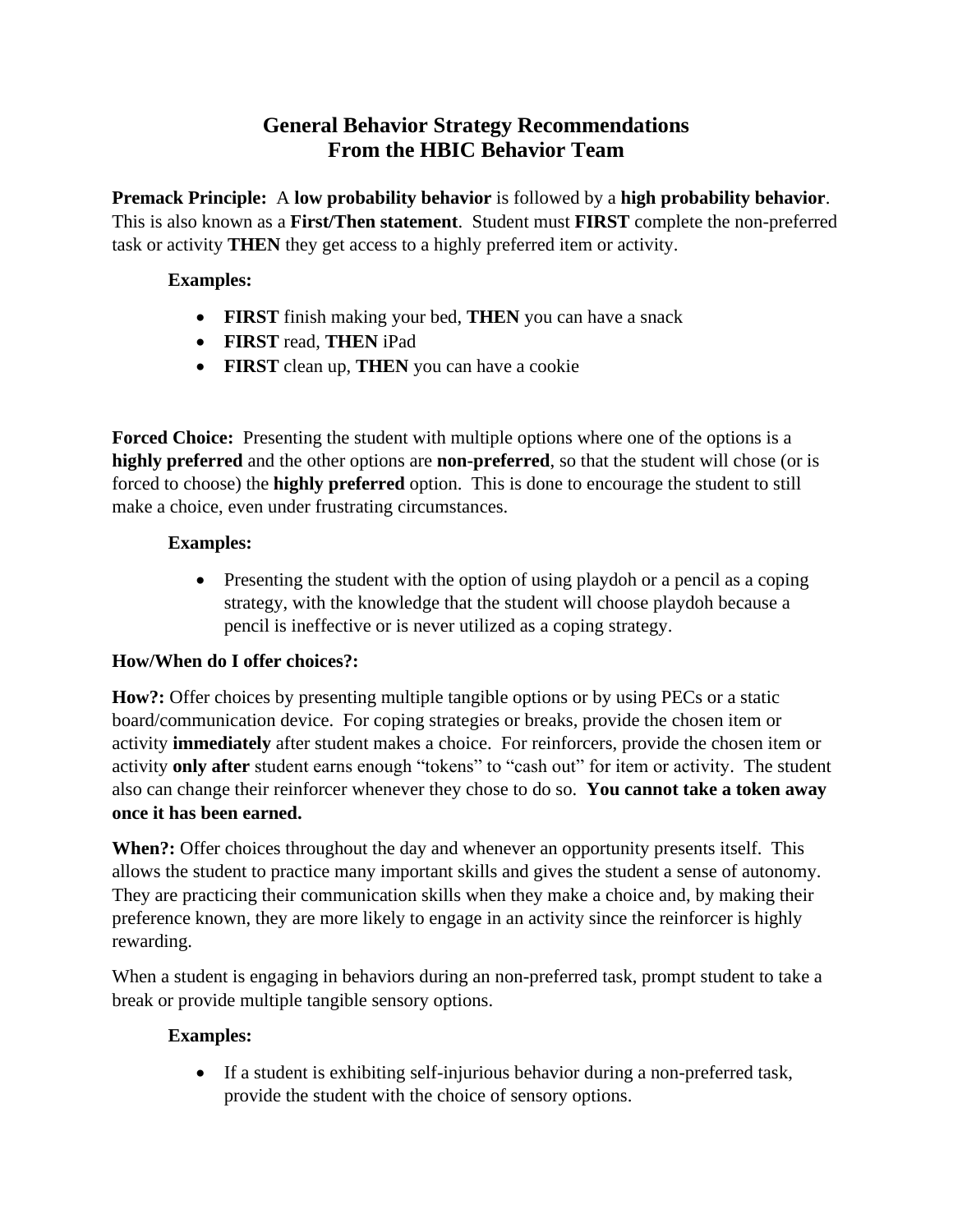• Before the student begins working, provide multiple options of reinforcers to chose from in order to establish motivation.

**Priming:** Priming helps prepare a student for an upcoming activity or event. It is when you introduce an activity and the materials **before** you engage in the activity. Priming is meant to familiarize a student with the material so they are comfortable with it and more ready to learn. Priming is not meant to teach but instead is meant to get the student to become more familiarized with the material.

#### **Example:**

• If a student does not like to read and you are about to do a reading activity, you can **prime** the student by showing the student the book and saying "this is what we will be reading today, let's look through the pictures first." Then you would go through the book without reading, just looking at the pictures. This is to familiarize the student with the task of reading and the book itself.

**Establish Motivation Using the Token Board:** A token board shows the student's progress toward a reinforcer with tokens earned for behavioral or academic tasks. It is important to establish motivation **before** engaging in a task and that the reinforcer is motivating enough to keep the student engaged without immediate reinforcement.

When giving a student a token for completing a target task, provide **behavior specific praise** (e.g., I like how you sat at your desk). **Behavior specific praise** is a positive statement intended to reinforce a desired behavior of a student that specifically describes the student's behavior and incorporates a term of praise.

Once token board is filled up, give the student their chosen reinforcer and reset token board.

There is no set criteria or speed you need "cash out" a student and it is entirely depended on the students current level of development or behavior.

**Timers:** Visual timers are used in a variety of different situations. They give the student a visual of how much time they have remaining on a certain activity or with a certain item, which may help the student stay on task. They can make transitions easier by giving the student time to prepare for a move to a different environment. They can be used to show how much time a student needs to wait for the next activity, such as lunch. There are many situations where the use of a timer is beneficial.

If the timer goes off and the student is not ready to transition to the next task or activity, the student may ask for "more time," verbally or through verbal approximations, gestures, use of static board, or communication device. Utilize a 5 minute – 3 minute – 1 minute strategy, so that